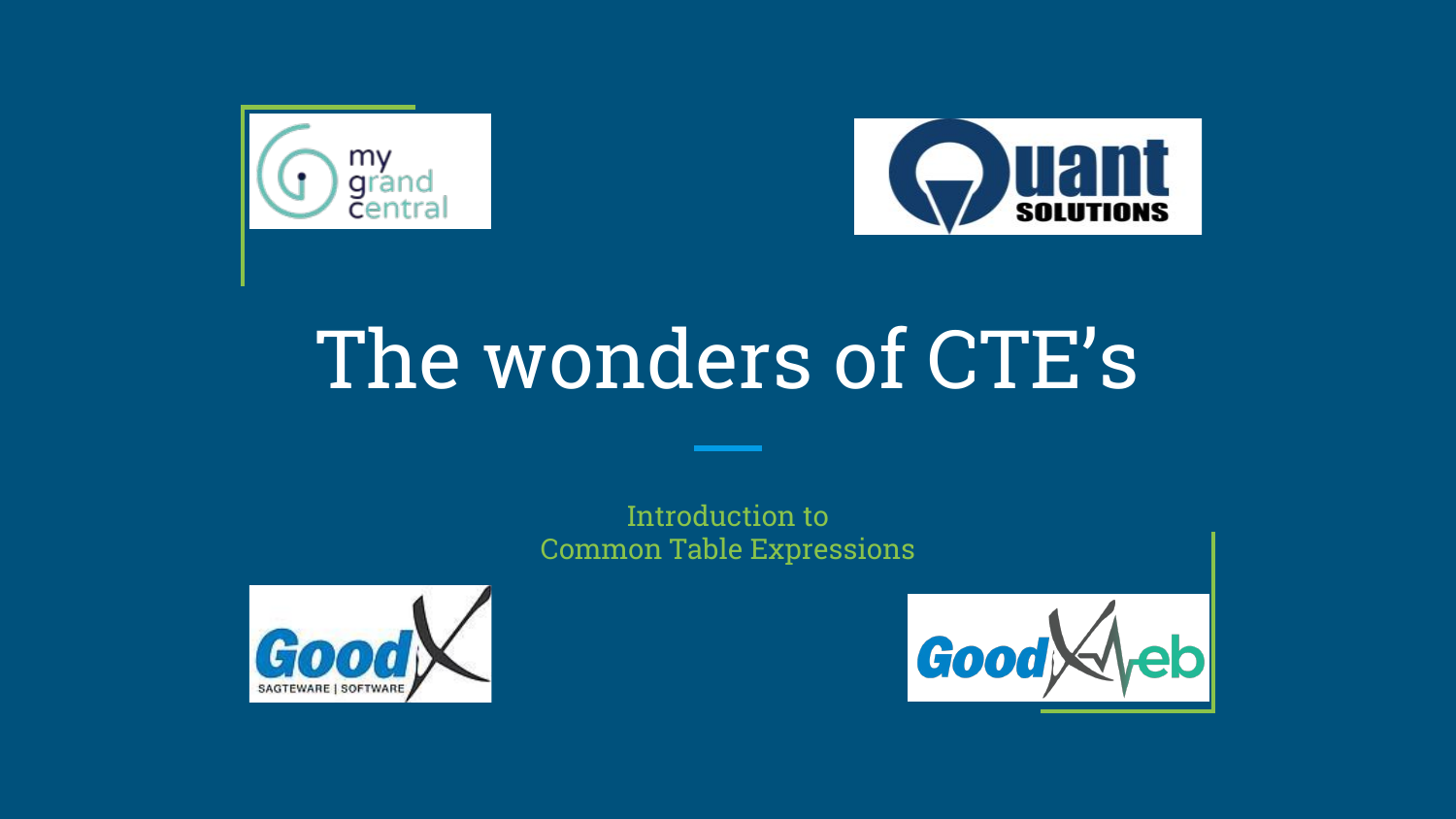### What is The "Common Table Expression"

The CTE can be seen as a collection of temp tables with data that you need for an overall larger query.

A CTE can also include Delete,Insert and Update operators opposed to only the Select statement.

It's a more readable alternative to nested functions.

And a bonus to using a CTE is that it makes use of the query planer to create an optimal execution plan.

Well get back to Recursive CTE's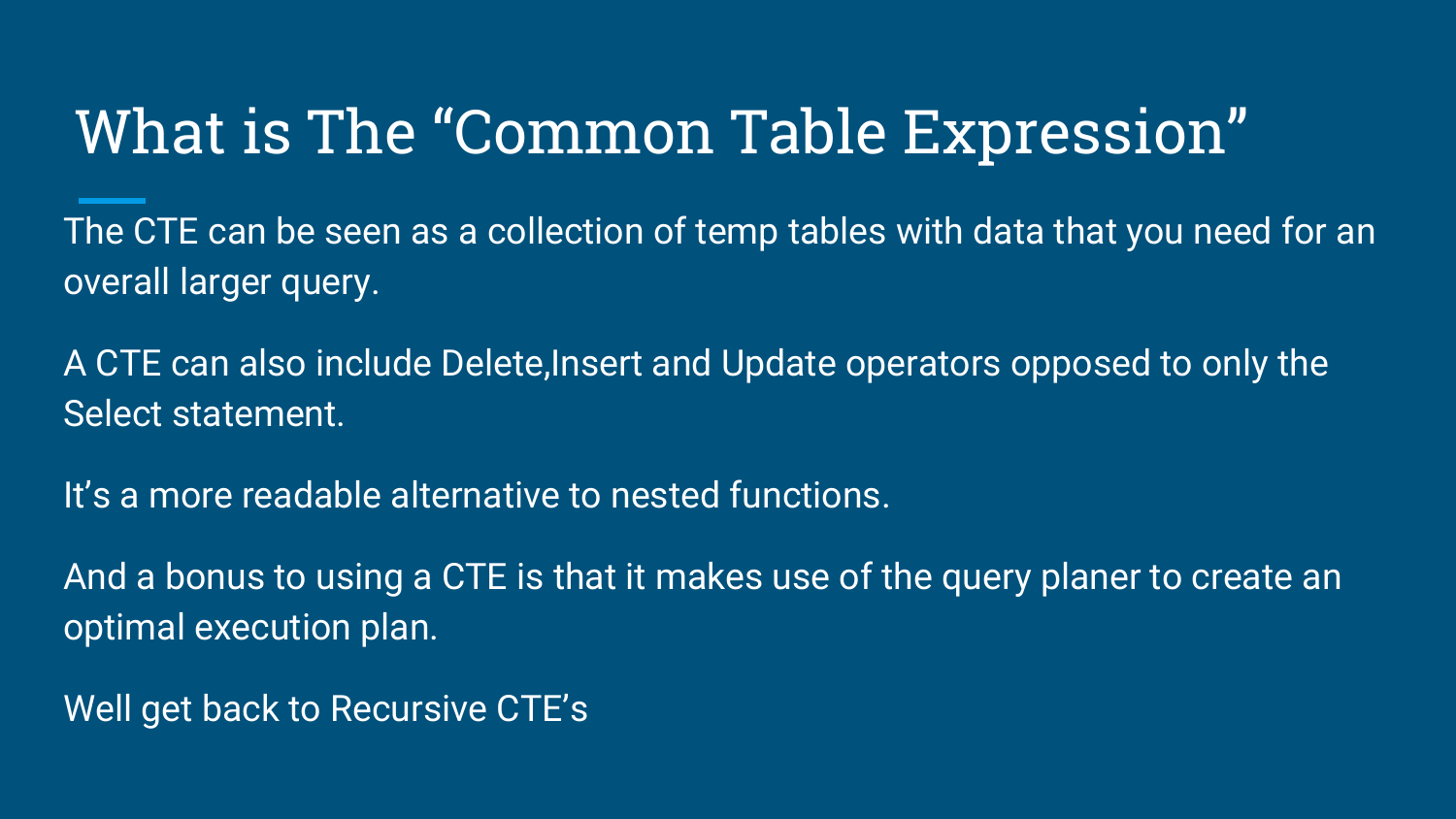### Basic Syntax

#### The Basic Syntax is composed of 4 Elements:

- WITH : This shows the initialization of a CTE
- $\bullet$  <alias> AS : the alias of the Expresion
- (expression): the actual expression that will be used in the final query
- The call statement

#### **WITH**

#### eg\_ AS

SELECT my\_column FROM my\_table

SELECT \* FROM eg\_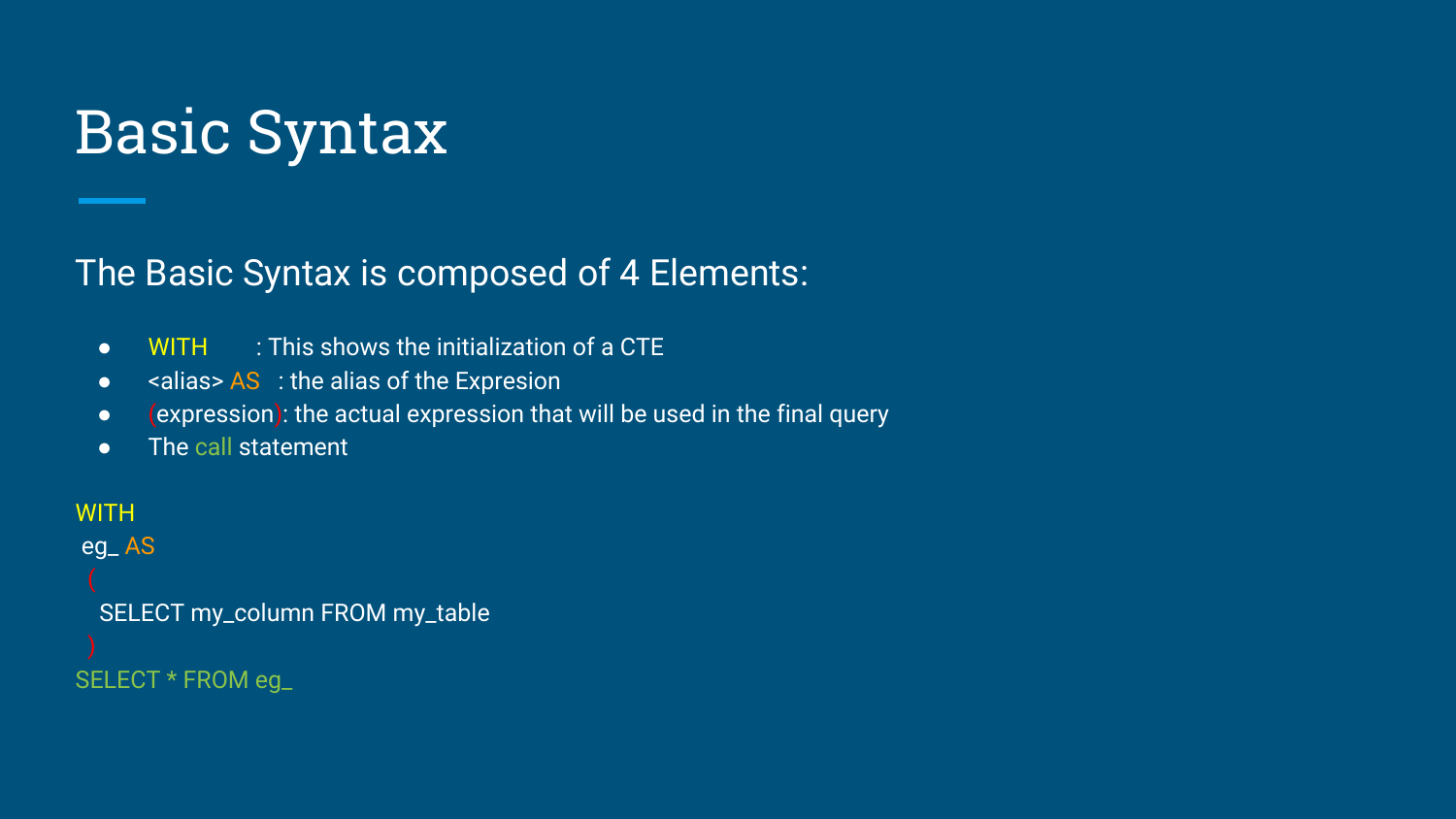### Basic Example

WITH orders\_ AS ( SELECT \* from orders LEFT JOIN order\_details USING(orderid)

SELECT \* from orders\_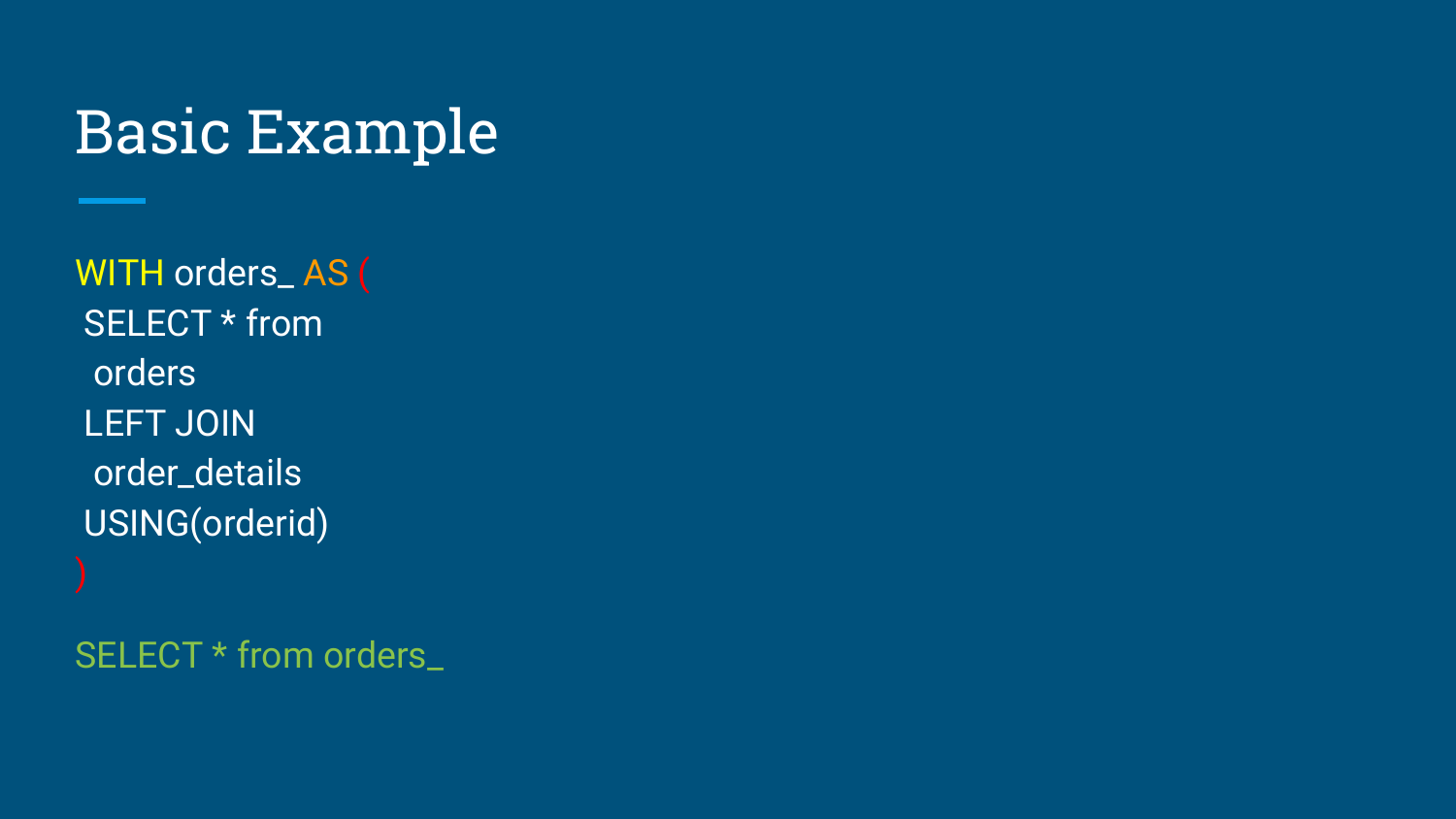### Comparing a CTE with a Nested Query

Return the items that sold more than the average of all sales

| select * from products<br>WITH orders_AS (<br>SELECT * from<br>where productid in<br>Orders<br><b>LEFT JOIN</b><br>select productid<br>Order_details<br>from<br>USING(orderid)<br><b>Orders</b><br>Look familiar<br>left join<br>Order_details<br>,top_sellers AS (<br>using(orderid)<br><b>SELECT</b><br>Productid<br>group by productid<br>FROM orders_<br>having<br>SUM(unitprice*quantity) >=<br><b>GROUP BY productid</b><br><b>HAVING</b><br>select SUM(unitprice*quantity)/count(*) from<br>SUM(unitprice*quantity) >=<br>(select SUM(unitprice*quantity)/count(*) from orders_)<br>Orders<br>left join<br>Look familiar<br>SELECT * FROM products<br>Order_details<br>WHERE productid in (SELECT productid FROM top_sellers )<br>using(orderid) | <b>CTE</b> | <b>Nested Query</b> |
|---------------------------------------------------------------------------------------------------------------------------------------------------------------------------------------------------------------------------------------------------------------------------------------------------------------------------------------------------------------------------------------------------------------------------------------------------------------------------------------------------------------------------------------------------------------------------------------------------------------------------------------------------------------------------------------------------------------------------------------------------------|------------|---------------------|
| order by SUM(unitprice*quantity)/count(*)                                                                                                                                                                                                                                                                                                                                                                                                                                                                                                                                                                                                                                                                                                               |            |                     |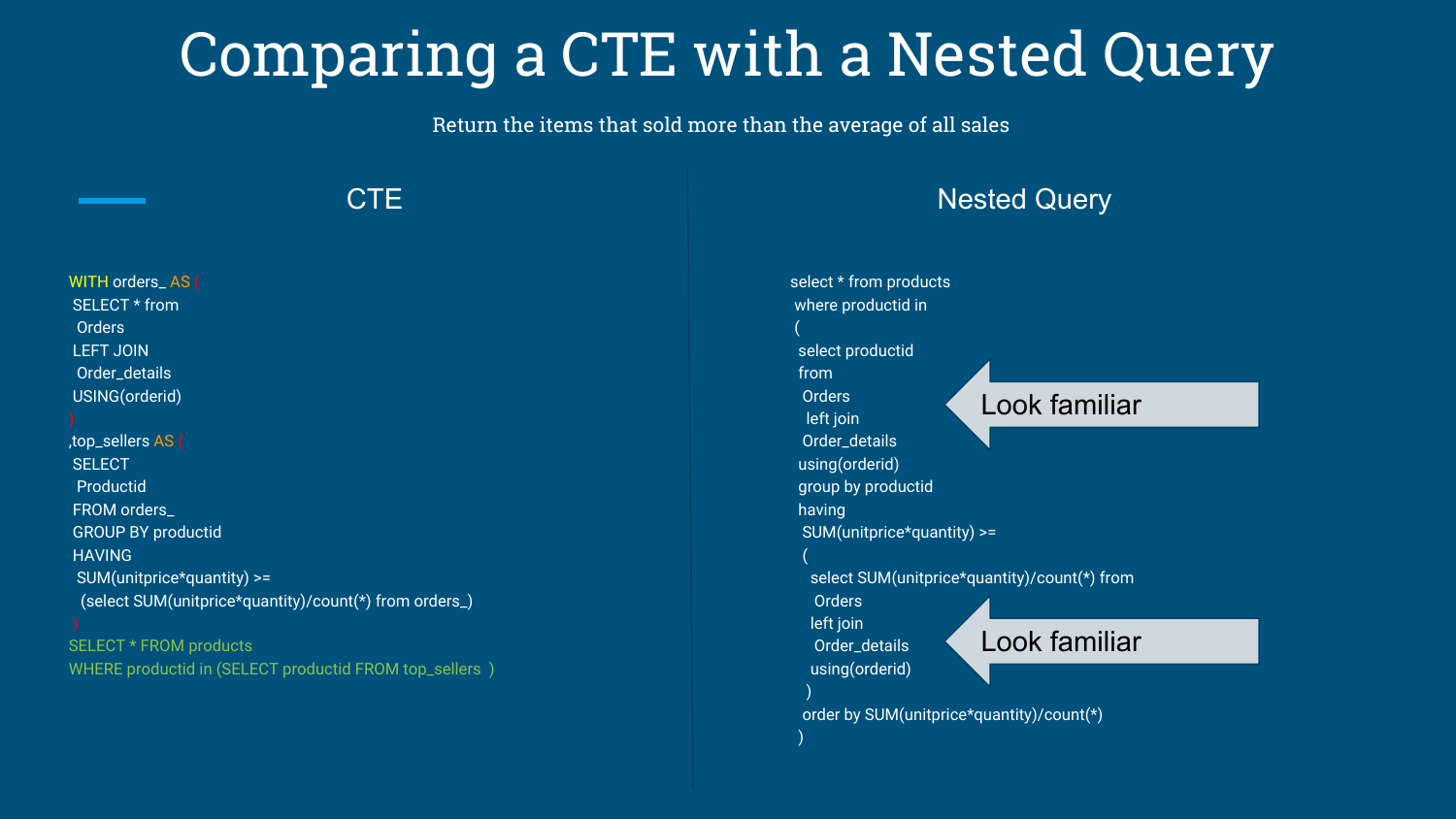#### Selecting from a CTE

WITH suppliers\_AS( select \* from suppliers ,products\_ AS( select \* from products ,order\_details\_ AS( select \* from order\_details ,orders\_ AS( select \* from orders ,the\_join AS ( select \* from orders\_ o left join order\_details\_ od using(orderid) left join products\_ p using(productid) left join suppliers\_ s using(supplierid)

select \* from the\_join

WITH suppliers\_ AS ( select \* from suppliers

,products\_ AS( select \* from products

,order\_details\_ AS( select \* from order details

,orders\_ AS( select \* from orders

,the\_join AS ( select \* from orders\_ o left join order\_details\_ od using(orderid) left join products\_ p using(productid) left join suppliers\_ s using(supplierid) select \* from orders\_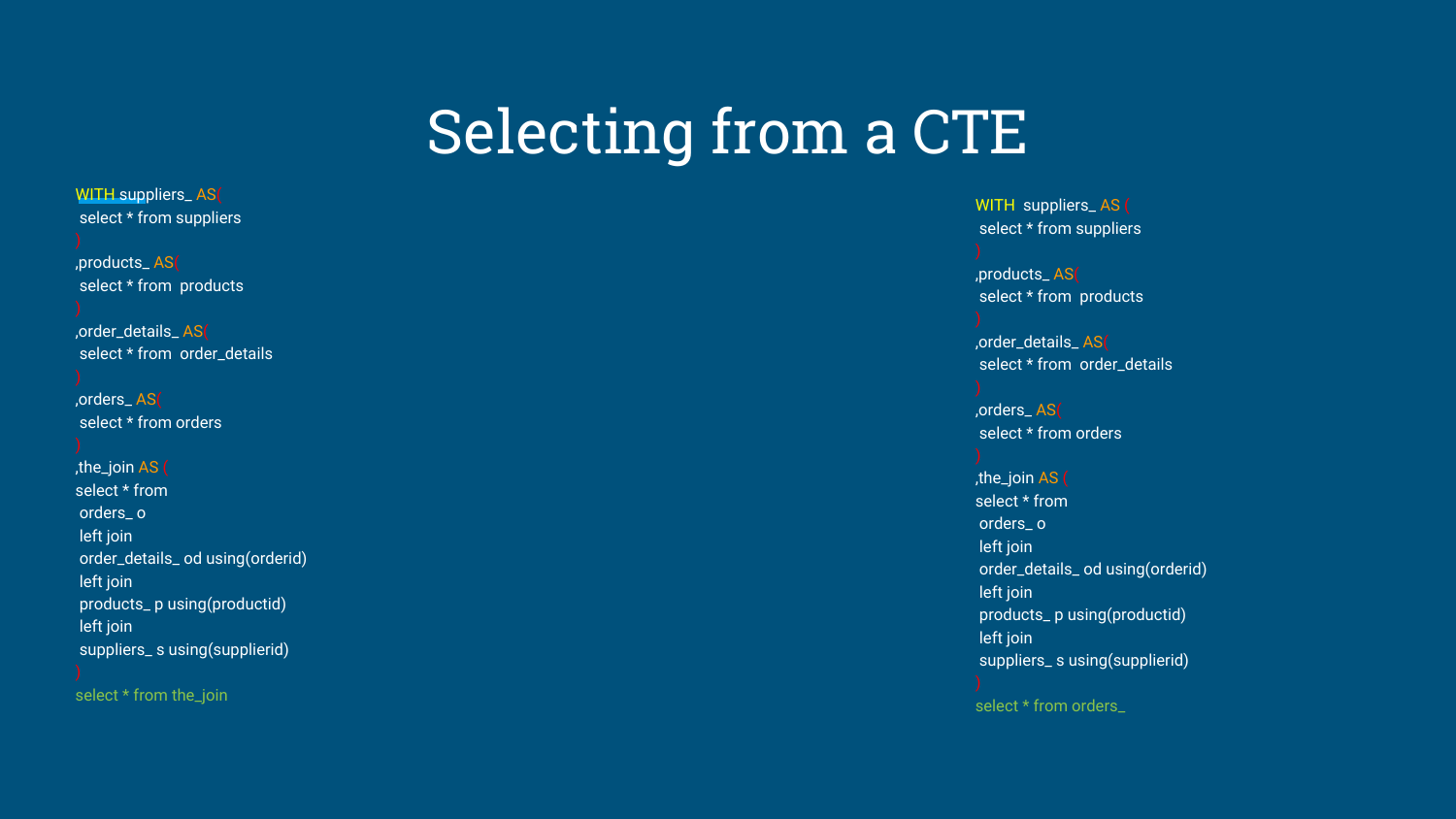### Using an Update in a CTE

 SELECT \* from Orders LEFT JOIN Order\_details USING(orderid) ,top\_sellers AS( **SELECT**  Productid FROM orders\_ GROUP BY productid HAVING SUM(unitprice\*quantity) >= (select SUM(unitprice\*quantity)/count(\*) from orders\_) order by SUM(unitprice\*quantity) limit 10

WITH orders AS (

,Update\_top\_sellers AS ( update products set top\_seller = TRUE WHERE productid in (SELECT productid FROM top\_sellers )

,Update\_rest AS ( update products set top\_seller = FALSE WHERE productid not in (SELECT productid FROM top\_sellers )

Select \* from products where top\_seller = True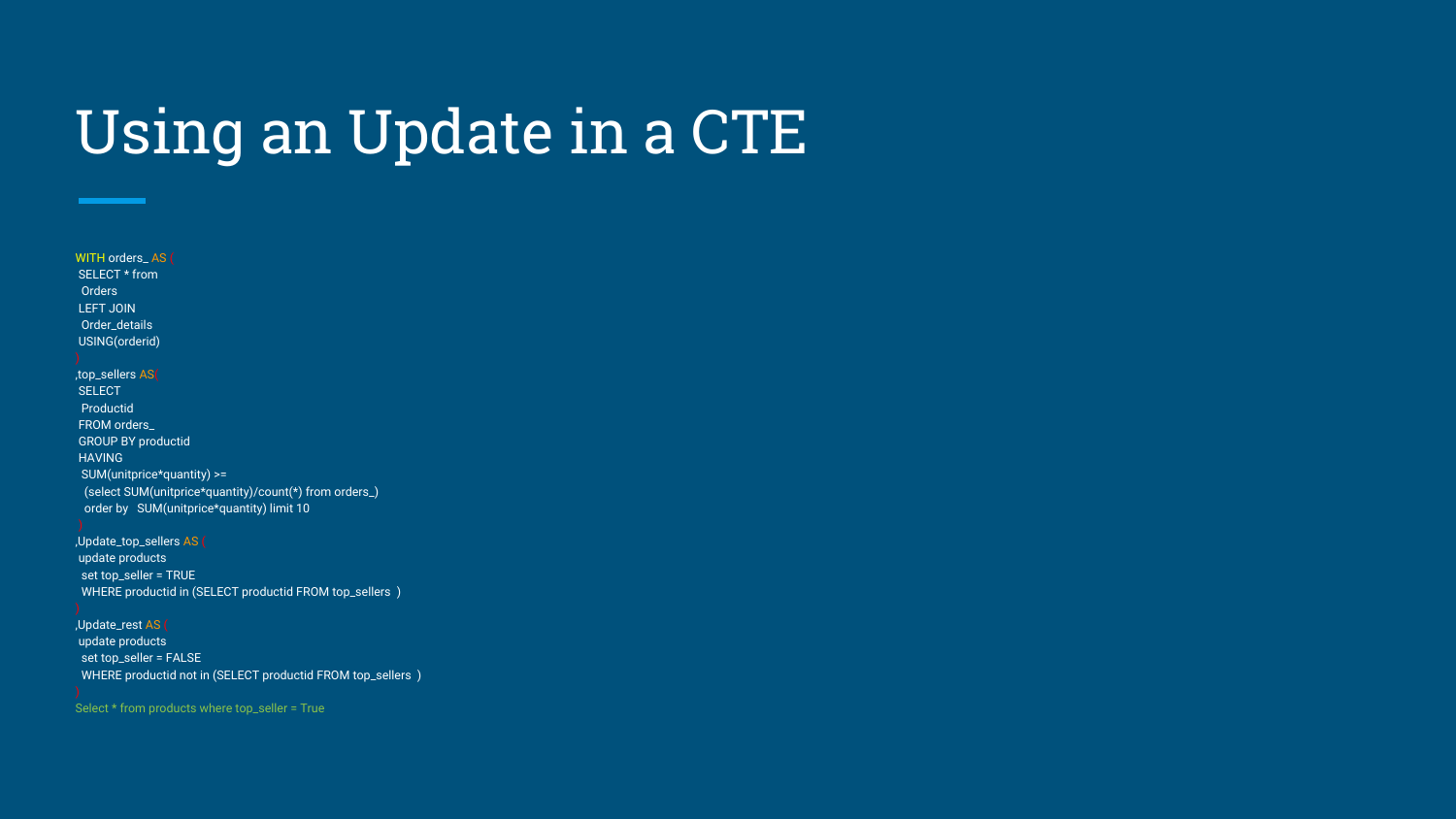#### Using a Delete in a CTE

WITH moved\_rows AS ( DELETE FROM dummy\_orders WHERE orderdate between '1996-07-01' AND '1996-08-01' RETURNING \*

INSERT INTO products\_log SELECT \* FROM moved\_rows;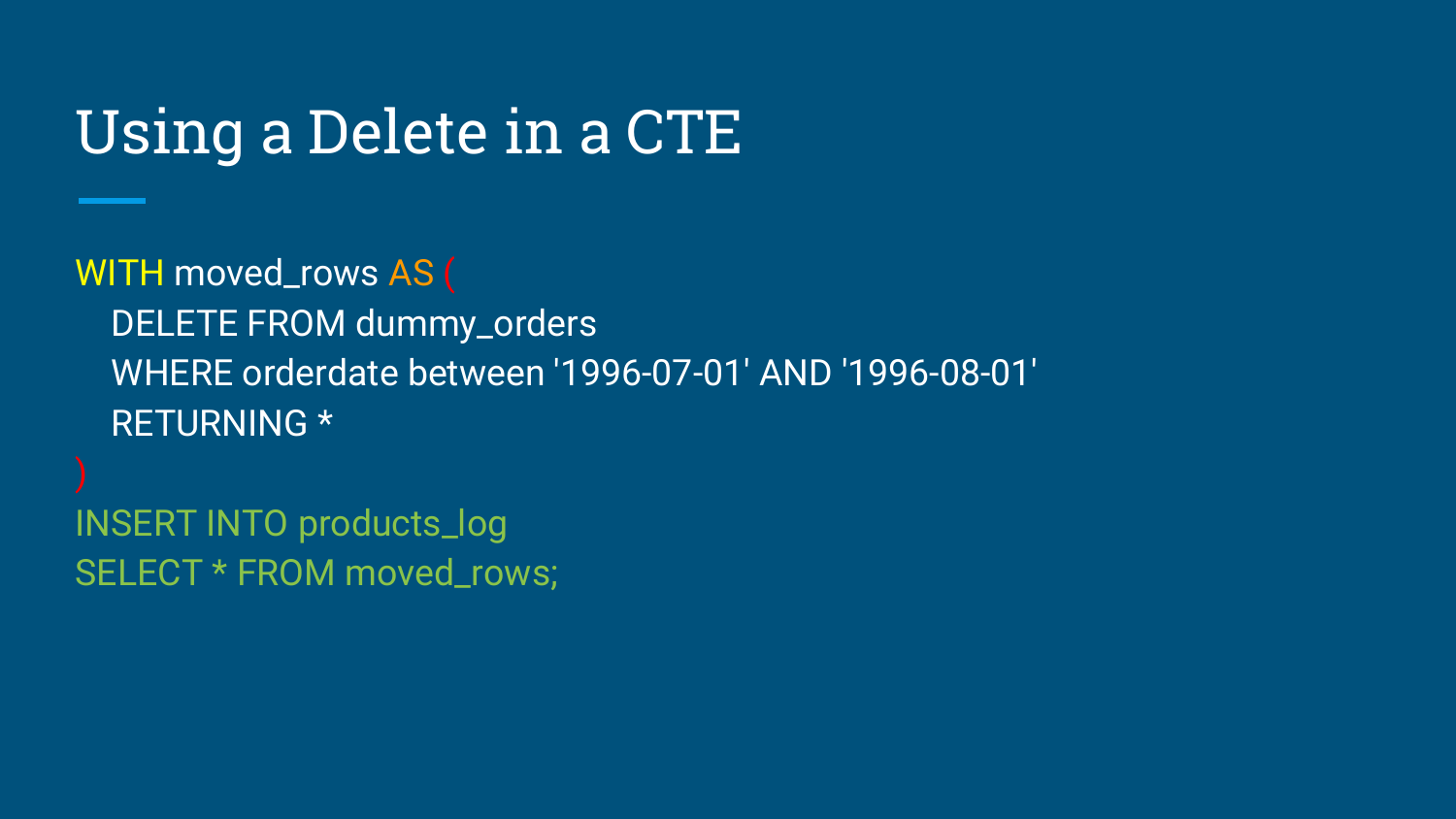### Using a Insert in a CTE

WITH moved\_rows AS ( DELETE FROM dummy\_orders WHERE orderdate between '1996-07-01' AND '1996-08-01' RETURNING \*

,Insert\_rows AS( INSERT INTO products\_log SELECT \* FROM moved\_rows

select \* from products\_log;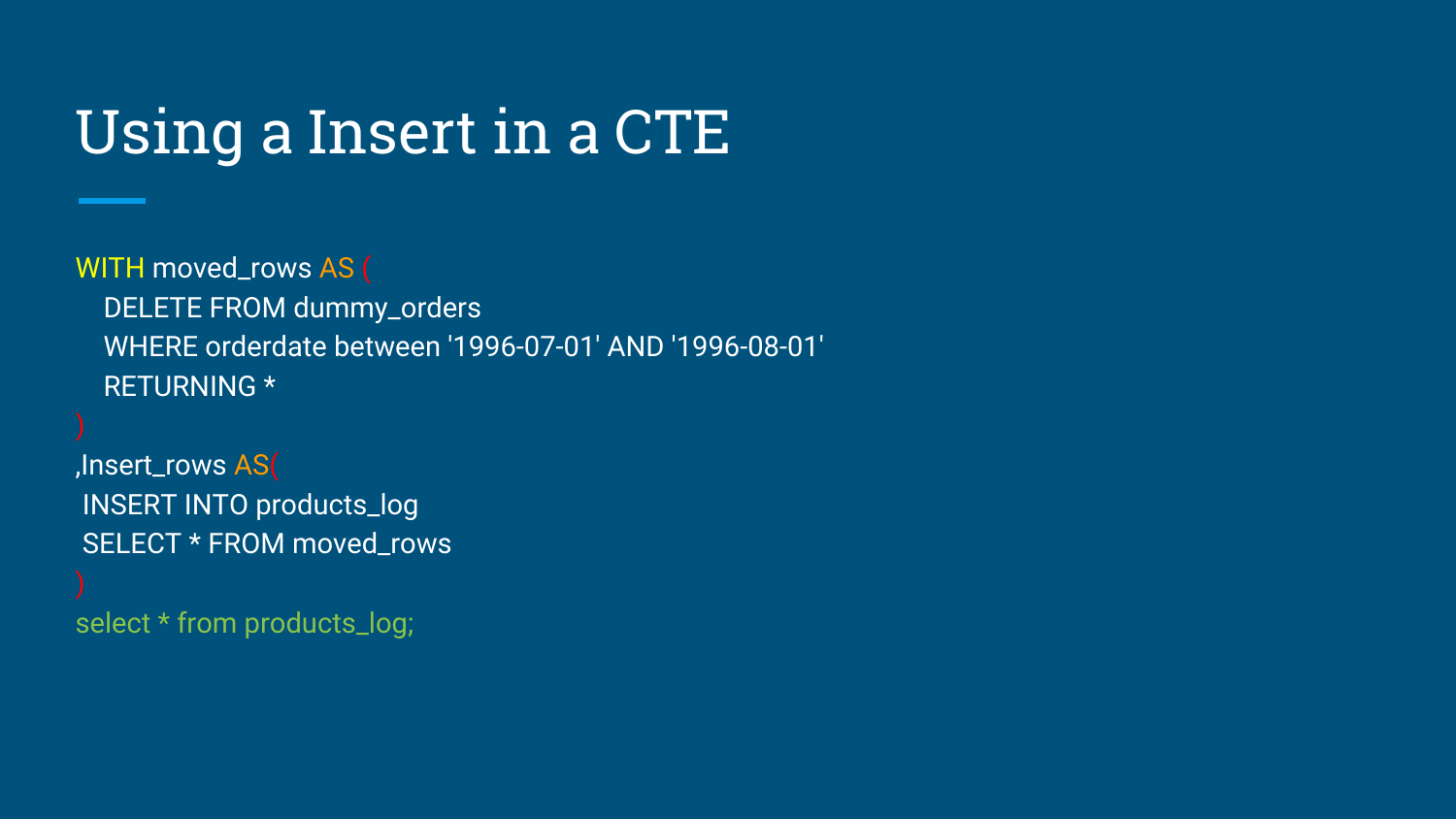#### Recursive CTE's Basic Syntax

WITH RECURSIVE my\_recursive\_cte(a\_counter) AS ( values(1) union all select a\_counter+1 from my\_recursive\_cte select \* from my\_recursive\_cte WHERE a\_counter< 5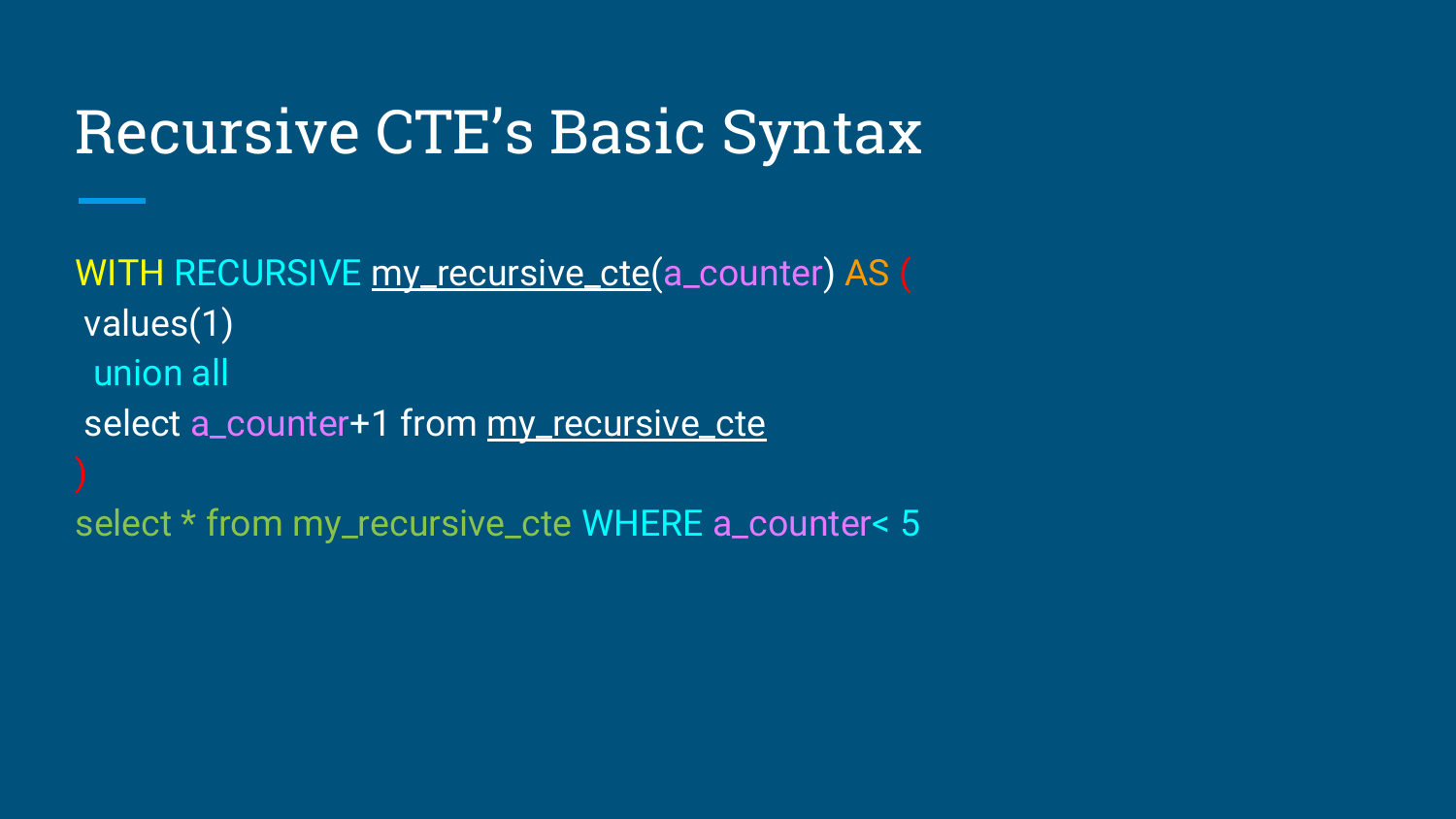## Quick practical example of a recursive CTE

```
WITH RECURSIVE fake_data (orderid, productid, unitprice, quantity, discount, total_) AS (
SELECT
  (SELECT max(orderid)::integer FROM dummy_order_details) AS orderid
  , 0 as productid , 0.00::real as unitprice , 0 as quantity , 0 as discount , 0.00::real as total_ 
 UNION ALL
SELECT
 fake_data.orderid , products.productid , products.unitprice , fake_data.quantity , fake_data.discount::integer
 , fake_data.total_ + (products.unitprice * fake_data.quantity): real AS total_
 FROM
  SELECT
   orderid + 1 AS orderid (random() * 77)::integer + 1 AS productid , unitprice (random() * 10)::integer + 1 AS quantity , discount , total
   FROM fake_data
  ) fake_data
   LEFT JOIN products 
        USING (productid)
 WHERE total_ < 20000
SELECT * FROM fake_data where total_ <> 0
```